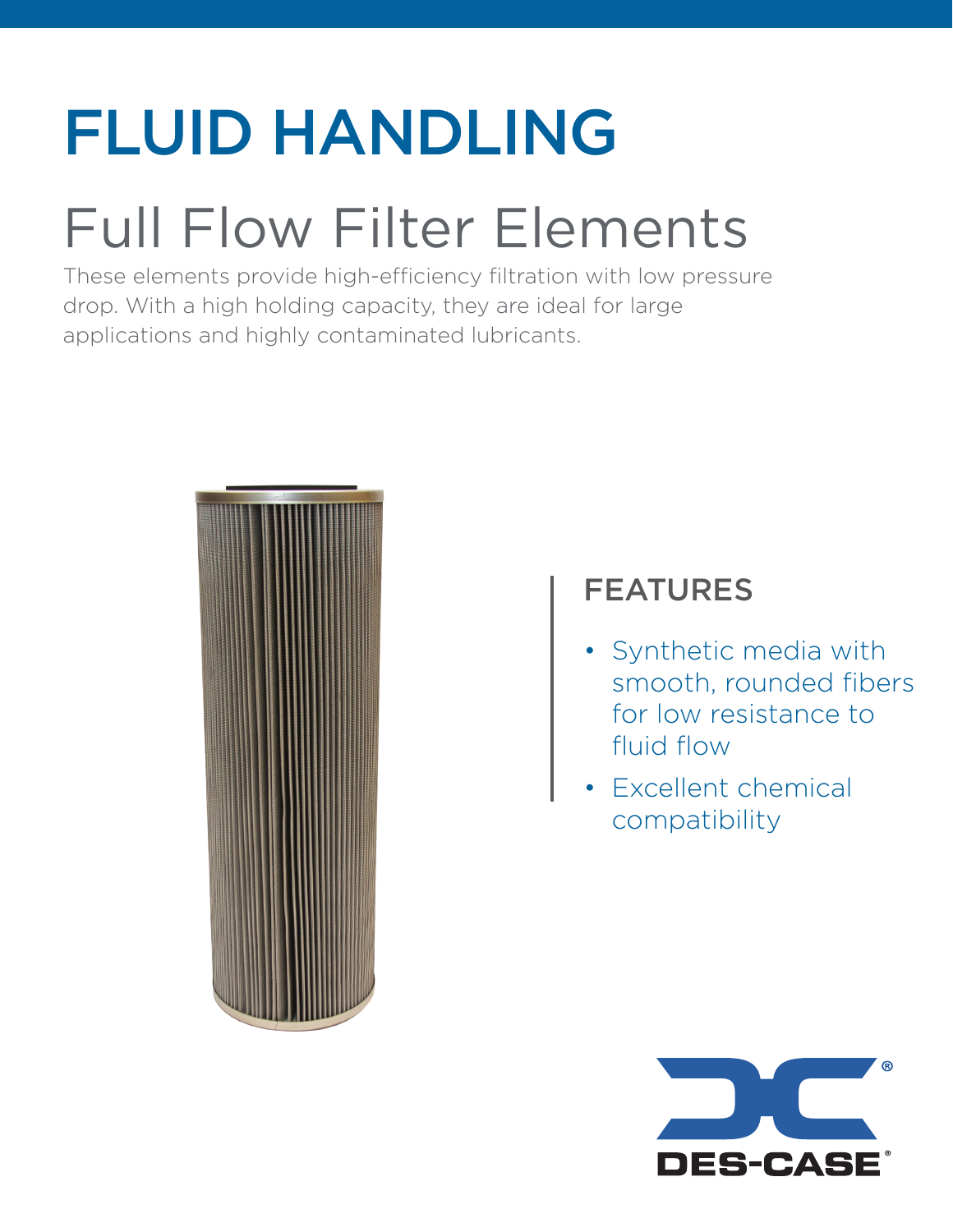## **Overview**

### The Full Flow Filter:

The Standard Features

- High dirt holding capacity
- Performance to  $\beta_{\text{vco}}$ ≥1000 (per ISO 16889)
- Media Type: microfiber glass epoxy coated wire support
- Maximum differential pressure: 150psi
- Maximum flow rate: 150gpm
- Maximum viscosity: ISO VG 1000
- Endcap & center tube: corrosion protected steel
- Flow direction: outside in
- Gasket material: nitrile
- Collapse pressure rating: 125psid
- Temperature range: -45°F to 225°F
- Replacement pressure: 25psid

#### Filter Media Types

| 1edia            |  |
|------------------|--|
| 1icrofihar Glacc |  |

Media **Fluid Compatibilities** 

Microfiber Glass (Particulate & Water Removal)

Synthetic fluids, water glycols, water/oil emulsions, petroleum-based fluids, high water content fluids

#### Media Efficiency ISO 16889



#### The Details for Particulate Removal Filters

|       |                  | um Rating for Beta Value - ISO 16889 |                                           |                                            |                                             |                                             |
|-------|------------------|--------------------------------------|-------------------------------------------|--------------------------------------------|---------------------------------------------|---------------------------------------------|
|       | Micron<br>Rating | Part #                               | $\beta_{X(c)} \ge 75$<br>98.7% Efficiency | $\beta_{x(c)} \ge 200$<br>99.5% Efficiency | $\beta_{x(c)} \ge 1000$<br>99.9% Efficiency | Dirt Holding<br>$\mathsf{lbs.}\mathsf{(g)}$ |
| 6x18" | $2.5 \mu m$      | DC-C12000S18AB                       | <                                         | $<$ 2                                      | 2.5                                         | 0.611(277)                                  |
|       | $5 \mu m$        | DC-C12000S18BB                       | 3.1                                       | 3.8                                        | 5                                           | 0.734(333)                                  |
|       | $7 \mu m$        | DC-C12000S18CB                       | 5                                         | 5.7                                        | 7                                           | 1.036 (470)                                 |
|       | $12 \mu m$       | DC-C12000S18EB                       | 8.3                                       | 9.7                                        | 12                                          | 1.221(554)                                  |
|       | $22 \mu m$       | DC-C12000S18FB                       | 15.8                                      | 18.2                                       | 22                                          | 1.283 (582)                                 |
| 6x36" | $2.5 \mu m$      | DC-C12000S36AB                       | $<$ 2                                     | $<$ 2                                      | 2.5                                         | 1.232(559)                                  |
|       | $5 \mu m$        | DC-C12000S36BB                       | 3.1                                       | 3.8                                        | 5                                           | 1.484 (673)                                 |
|       | $7 \mu m$        | DC-C12000S36CB                       | 5                                         | 5.7                                        | 7                                           | 2.090 (948)                                 |
|       | $12 \mu m$       | DC-C12000S36EB                       | 8.3                                       | 9.7                                        | 12                                          | 2.465 (1118)                                |
|       | $22 \mu m$       | DC-C12000S36FB                       | 15.8                                      | 18.2                                       | 22                                          | 2.590 (1175)                                |

NOTE: Other micron sizes available upon request.

Media area: Large element is 8103in<sup>2</sup> and small element is 4017in<sup>2</sup>. Weight: Large element is 3lbs and small element is 2lbs.